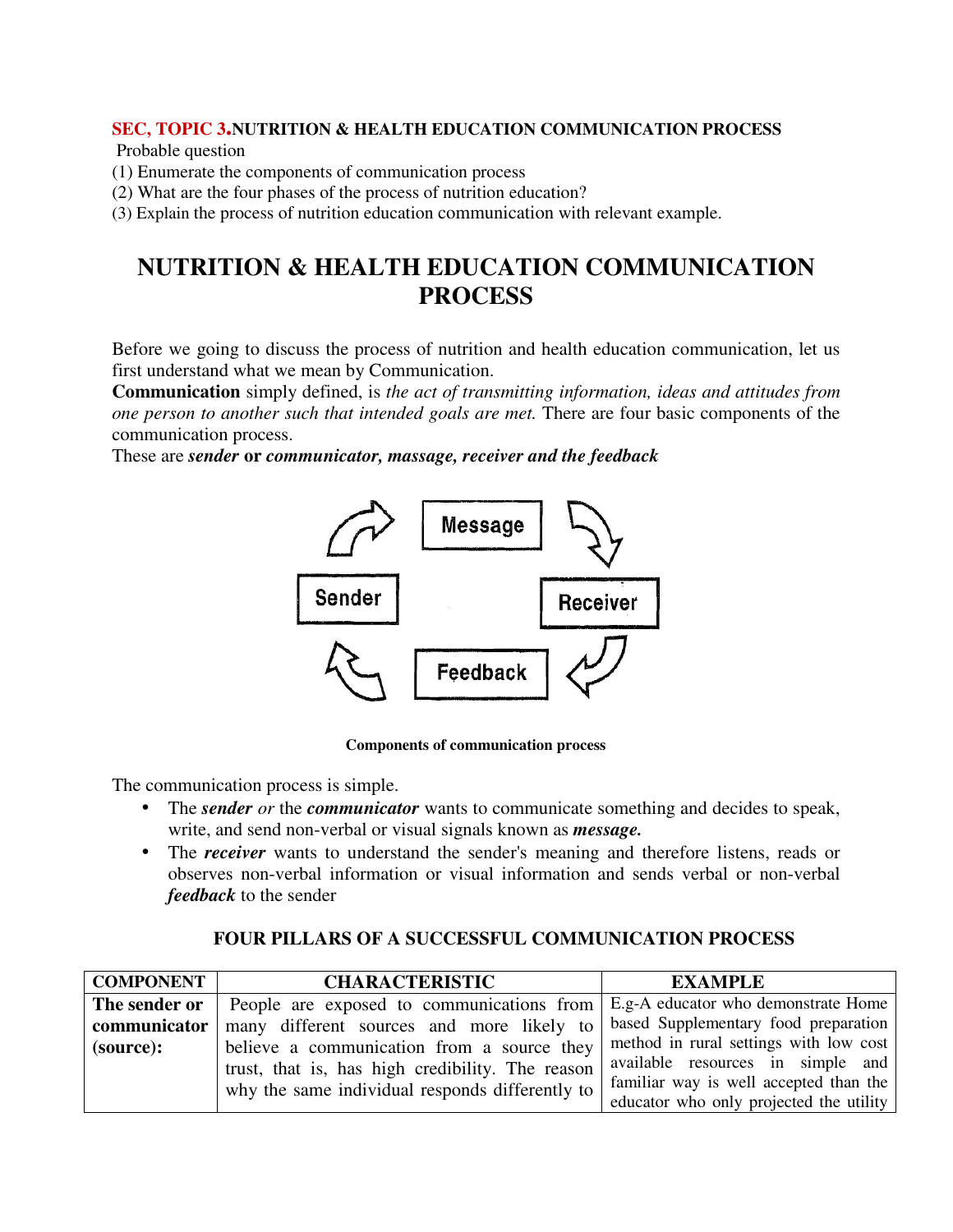|                                | different communications also resides in sender<br>controlled characteristics of communication <i>i.e.</i><br>the communicator's attributes.                                                                                                                                                                                                                                                                                                                                                                                                                                                                                                                                                                                                                                                     | of already prepared Supplementary food<br>without considering<br>the<br>available<br>resources.                                                                                                                                                                                                                                                                                                                              |
|--------------------------------|--------------------------------------------------------------------------------------------------------------------------------------------------------------------------------------------------------------------------------------------------------------------------------------------------------------------------------------------------------------------------------------------------------------------------------------------------------------------------------------------------------------------------------------------------------------------------------------------------------------------------------------------------------------------------------------------------------------------------------------------------------------------------------------------------|------------------------------------------------------------------------------------------------------------------------------------------------------------------------------------------------------------------------------------------------------------------------------------------------------------------------------------------------------------------------------------------------------------------------------|
| <b>The Message</b>             | The message consists of what is actually<br>communicated, including the appeals, words,<br>pictures and sounds that are used to get people's<br>ideas across for motivation or practice change. A<br>well designed message addresses itself clearly to<br>the problem to be dealt with. It recommends a<br>solution or action after taking into account the<br>resistance points to the desired action and has a<br>motivational element.<br>The presence of a <i>channel</i> is very irnportant for<br>delivery of message. This is also sometimes<br>referred to as the communication method. It is<br>same as the medium, which is the delivery<br>system or channel of communication for a<br>message. This medium can be a person and/or an<br>audio visual aid like radio or a television. | E.g-A good educator always try to<br>his/her<br>construct<br>message<br>i.e<br>supplementary food preparation method<br>either through demonstration or through<br>audio-visual aids (Channel) in rural<br>settings as most of them are illiterate.<br>Supplementary food preparation method<br>demonstration motivates audience to<br>learn and prepare home based low cost<br>Supplementary food for their children.       |
| <b>Receiver</b><br>(audience): | The first step in planning any communication is<br>to consider the intended audience. A method that<br>will be effective with one audience may not<br>succeed with another.<br>Different individuals respond differently to the<br>same message, with the significant causes being<br>present in attributes of the receivers themselves.                                                                                                                                                                                                                                                                                                                                                                                                                                                         | E.g-A educator who demonstrates the<br>method of home based supplementary<br>food preparation in rural settings must<br>consider the type of audience present. It<br>is totally dependent both on educators<br>and receivers inherent quality that how<br>much people are able to prepare the<br>same formula at their home in near<br>future. Success rate of this programme<br>also depend on type of audience<br>present. |
| <b>The Feedback</b>            | Feedback is defined<br>as the response<br><b>or</b><br>information provided as a result of an event, the<br>event in this case being the transmission of<br>information. Feedback occurs when the receiver<br>receives the message from it source through a<br>medium/channel .The receiver listens, reads, or<br>observes nonverbal signals or visual information<br>and sends verbal or non-verbal feedback to the<br>cornmunicator/source who can modify the<br>messages to make it more persuasive to the<br>receiver.                                                                                                                                                                                                                                                                       | E.g-After demonstration of home based<br>food<br>supplementary<br>preparation<br>method, audience may ask different<br>types of question or put some queries<br>like that how long this food can be<br>preserved ?or about the amount suitable<br>for different age group , i.e the feedback.<br>On the basis of these feedbacks<br>communicator can able to modify<br>his/her demonstration (message).                      |

Thus, communication is effective if all these elements are present.

**Imparting Nutrition and Health Education is totally based on this communication process and presence of these 4 elements makes it effective one.**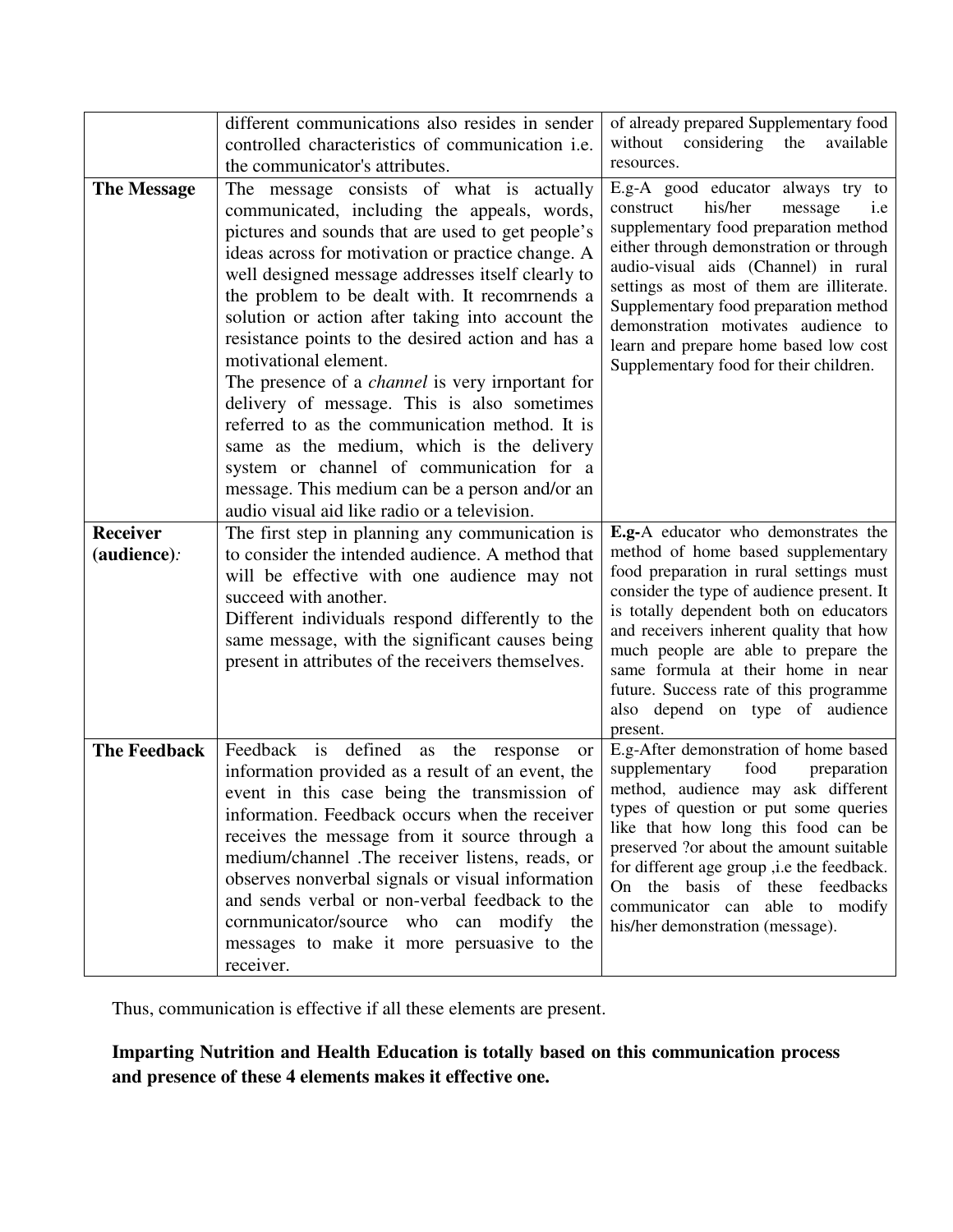There are many steps involved in the process of conducting a nutrition and health education programme.

- During this process**, identification and analysis of problem** is most important.
- Educator should also know **what message to give** and **methodology to use to communicate**  to the people so that they are able to improve their nutrition and health behaviors.
- **Educators then introduce the process of nutrition education**.

Now look at the process of nutrition education communication. Nutrition education communication involves a carefully planned and thought out process to achieve the objectives of improved health and nutritional behaviors in the vulnerable population. The scheme for planning a nutrition education is based on a theoretical framework and consists of four phases namely:

- Conceptualization,
- Formulation,



| <b>PHASE</b>       |                                                                                                |  |
|--------------------|------------------------------------------------------------------------------------------------|--|
| <b>First phase</b> | Conceptualization phase, includes                                                              |  |
| A.Conceptualiza    | Determination of the type and extent of nutritional problems<br>$\bullet$                      |  |
| tion               | Identification of the population groups at risk and<br>$\bullet$                               |  |
|                    | Analysis of the causes of nutritional problems.<br>$\bullet$                                   |  |
|                    |                                                                                                |  |
|                    | <b>Causal analysis:</b> It is very important to analyze the causes of the problems as it helps |  |
|                    | to identify the factors which influence these problems. Therefore, problem analysis is         |  |
|                    | the first step in conceptualization. Problem analysis is conducted by a method called          |  |
|                    | causal analysis.                                                                               |  |
|                    | <b>Formative research:</b> This method has proven very useful in nutritional diagnosis. It     |  |
|                    | involves drawing up a network of factors known or presumed to affect nutritional               |  |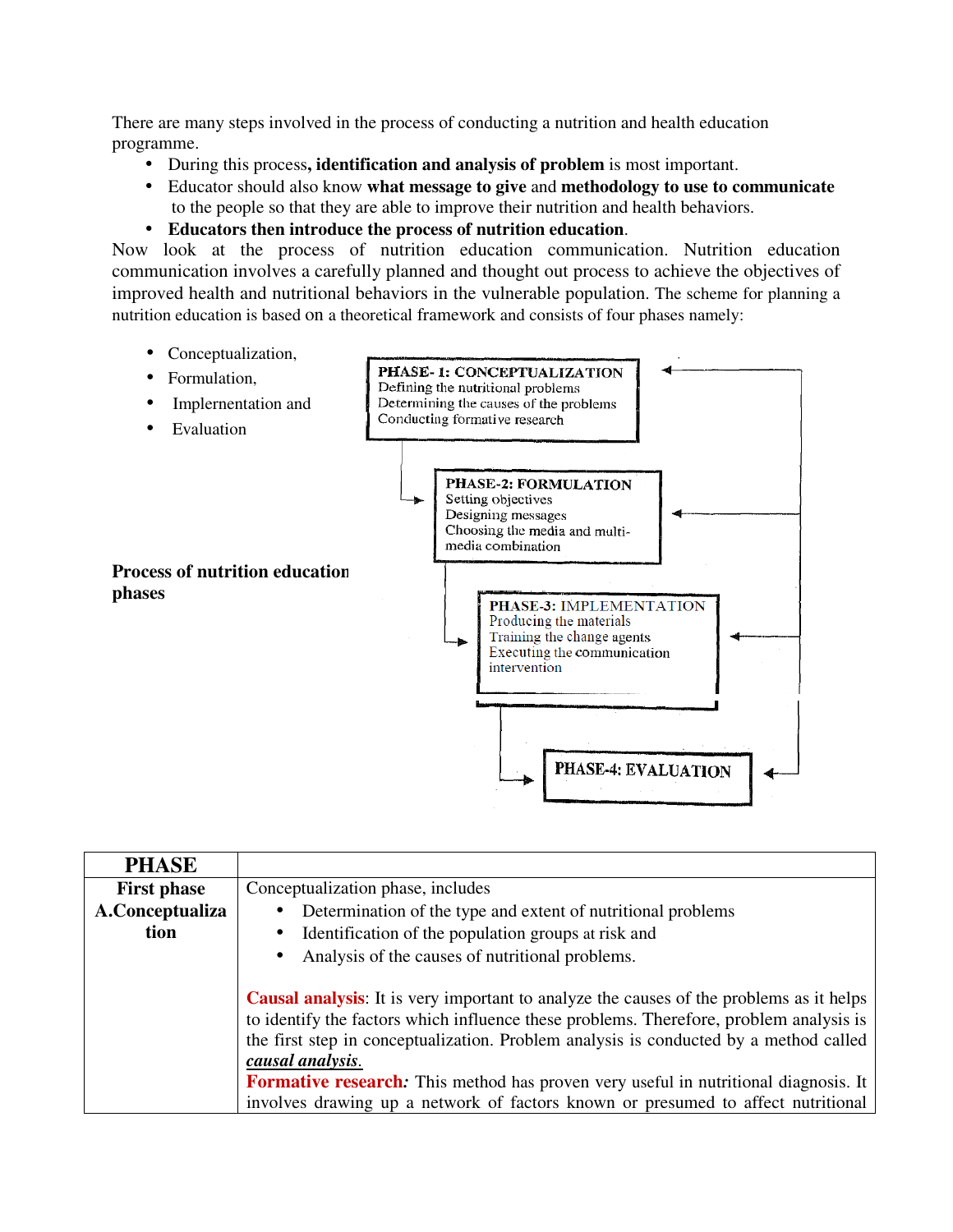|                                             | status in a given context.<br>For conducting causal analysis specific to a community, formative research was<br>conducted. Formative research is, in, fact a term which describe investigations<br>conducted for programme design and planning.<br>Formative research helps us to understand<br>The context, need and characteristics of a community before we plan a<br>nutrition education communication programme.<br>It helps to understand specific human actions and behaviors and<br>$\bullet$<br>The cultural, social, economic, environmental and political factors that<br>influence these human actions and food behaviors.<br>Food behaviors are affected by environmental factors such as social, physical,<br>economic and informational environment and interpersonal factors. They are also<br>influenced by experiences which an individual might have had with the food and<br>some biological factors. The findings of formative research show the undesirable<br>behaviors and factors affecting these behaviors. Educators thus identify behaviors<br>which should be adopted by the target group and the actions which must be taken in<br>order to modify the behaviours in question.                                                                                                                                                                           |
|---------------------------------------------|----------------------------------------------------------------------------------------------------------------------------------------------------------------------------------------------------------------------------------------------------------------------------------------------------------------------------------------------------------------------------------------------------------------------------------------------------------------------------------------------------------------------------------------------------------------------------------------------------------------------------------------------------------------------------------------------------------------------------------------------------------------------------------------------------------------------------------------------------------------------------------------------------------------------------------------------------------------------------------------------------------------------------------------------------------------------------------------------------------------------------------------------------------------------------------------------------------------------------------------------------------------------------------------------------------------------------------------------------------------------------------------|
| <b>Second phase</b><br><b>B.Formulation</b> | The first step in formulation phase is to define the clear objectives for the<br>Nutrition Education Communication Programme. These objectives should be<br>specific, measurable and time bound. Identification of the audience who will be<br>targeted for behaviour change must be noted. For example, educator may identify the<br>mothers of children below the age of 6 years, especially children below 2 years and<br>pregnant and lactating mothers for nutrition education. From this finding of the<br>formative research, the current behaviors and the factors affecting these behaviors are<br>determined. This process facilitates the development of messages during formulation<br>phase.<br>Again the findings of the formative research can identify the popular channels<br>of communication or media in the community. It will help to develop a choice of<br>media mix in order to develop optimum synergy between the channels. After<br>identification of the media mix, educator can decide on the support materials to be<br>developed for the programme.Support materials are those on which messages are<br>transmitted for example, posters, radio programme. The next step in the formulation<br>phase is to formulate a communication strategy in which all the communication<br>activities as discussed in the previous are integrated with each other. |
| <b>Third Phase</b><br>C.Implementatio<br>n  | Implementation means carrying out the activities in the field. Implementation of NEC<br>programme basically includes being ready with the software (the people or the<br>nutrition educators) and the <i>hardware</i> (the messages, material and communication<br>strategies). Implementation phase has three aspects:<br>production of support materials,<br><i>training</i> and<br>executing the communication intervention.<br>In the formulation phase educator identified messages and media mix and decided on<br>the support materials. Educator should realize that support materials serve to reinforce<br>person-to-person communication. Prior to implementation, the nutrition educators<br>should be trained appropriately in all aspects of NEC, particularly counseling and                                                                                                                                                                                                                                                                                                                                                                                                                                                                                                                                                                                            |